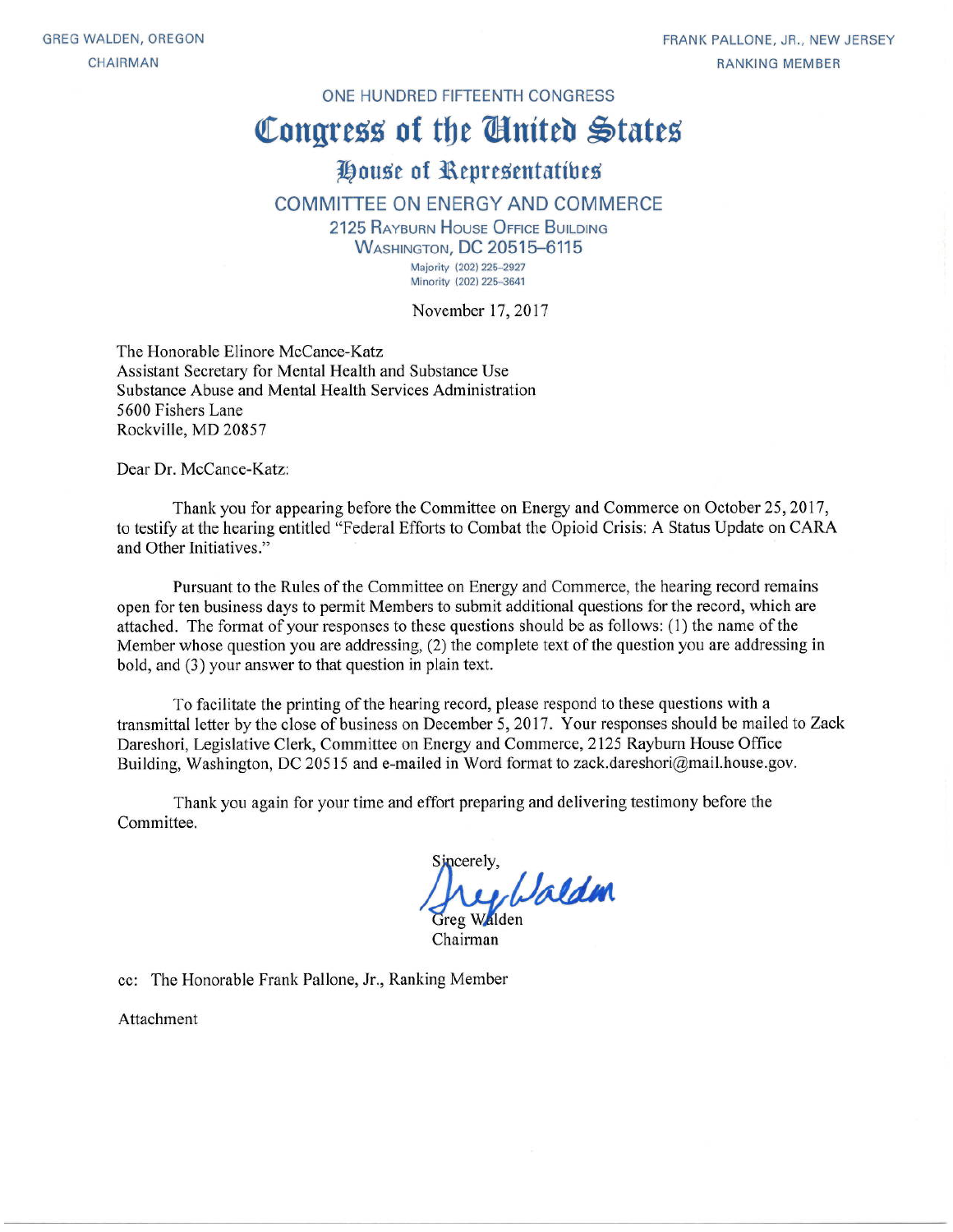### **Attachment — Additional Questions for the Record**

#### **The Honorable Michael C. Burgess**

- 1. CARA requires that resources be put in place to assist women and children affected by opioid addiction. What is SAMHSA doing to address opioid addiction in pregnancy and neonatal abstinence syndrome?
- 2. Effective treatment options are key to helping solve the opioid crisis and many for-profit type entities have entered the treatment and recovery space. Are we doing enough to ensure quality among treatment and recovery centers? What more can we do to help those seeking help better find and compare the quality of treatment options?

#### **The Honorable Greg Walden**

- 1. The Comprehensive Addiction and Recovery Act of 2016 (CARA), which was signed into law over a year ago, empowered the Secretary of Health and Human Services to determine methods by which office-based opioid addiction treatment practitioners provide all drugs approved by the Food and Drug Administration for the treatment of opioid use disorder.
- 2. Similarly, CARA provides the Secretary with the authority to ensure that such practitioners are trained in evidence-based practices such as detoxification, relapse prevention and the use of all FDA-approved medications for the treatment of opioid use disorders.
- 3. Please tell us what progress you have taken to implement these reforms to opioid addiction treatment. When do you expect SAMHSA to fulfill its requirement to ensure providers are educating on the full range of requirements in CARA? Finally, does SAMHSA have a timeline on when it will notify existing waivered providers on the requirements of CARA to offer all FDA-approved medications to patients seeking treatment?
- 4. CARA provided significant funding for states to expand substance use disorder treatment, through grants administered by SAMHSA. In addition, CARA required that grantees to submit data that will be posted online and easily searchable. Can you provide us with a status update on those requirements?
	- a. What accountability measures is SAMHSA requiring of states to make sure that the grant monies are spent wisely?
	- b. How do we know if states are spending money on people who are most likely to respond to treatment?
	- c. Is there a formal risk assessment that states must use to make sure the monies are targeting the people who are most likely to benefit from such treatment programs?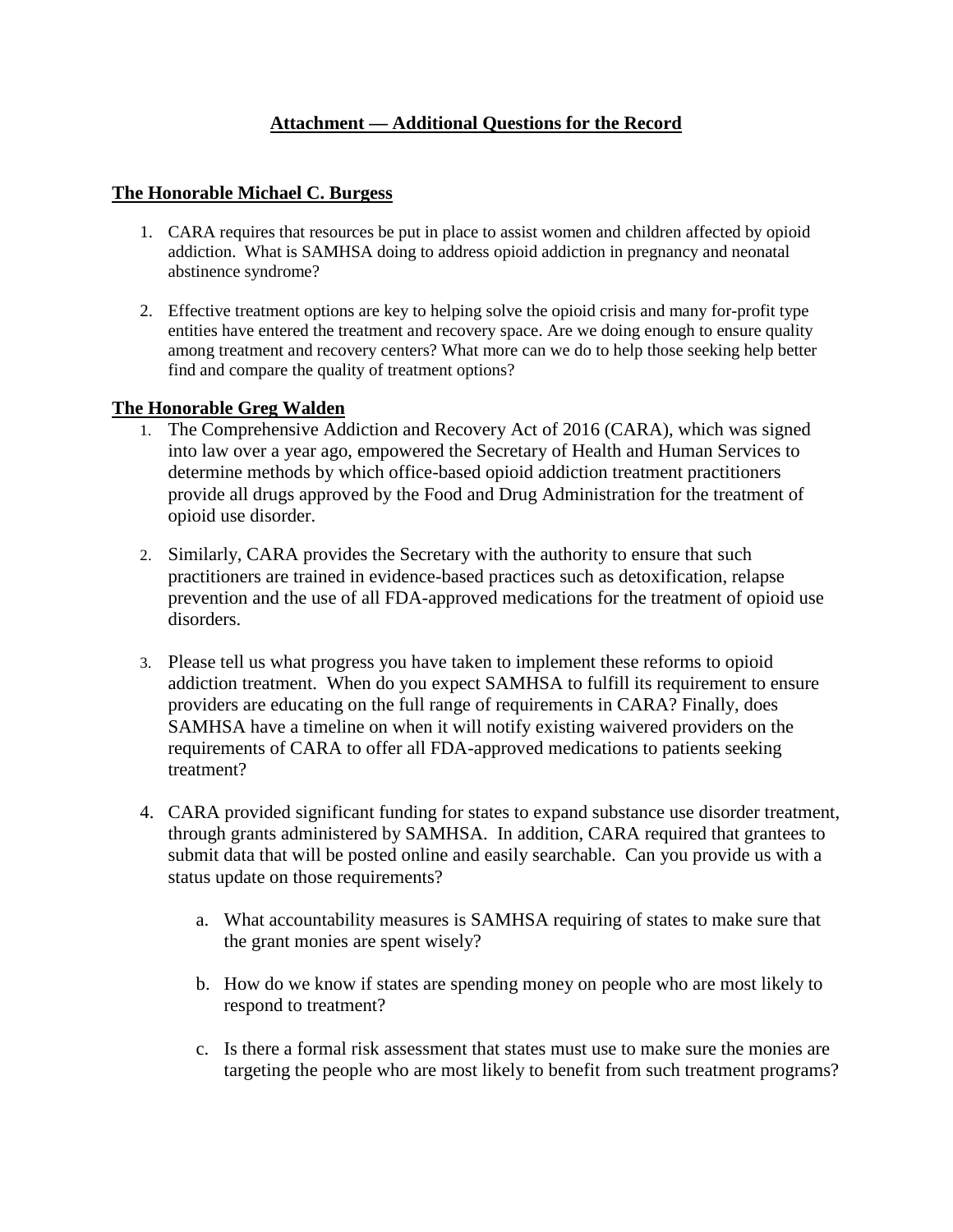#### **The Honorable Markwayne Mullin**

- 1. Preliminary estimates from the CDC show that 64,000 Americans died from opioid overdoses last year. Another 50,000 or 60,000 of our fellow citizens will die from medical conditions closely related to opioid abuse like HIV/AIDS, Hepatitis C and cirrhosis. Yesterday, I became the lead sponsor of Rep. Tim Murphy's bill, the Overdose Prevention and Patient Safety Act, which would make it easier to share addiction medical records in care coordination settings. Do you believe 42 CFR Part 2 is an impediment to addressing our nation's opioid crisis?
	- a. Follow up:
		- i. If yes Are you supportive of a legislative fix like my bill (HR 3545) that would align Part 2 with HIPPAA?
		- ii. If no why do you support a separate privacy rule for patients with addictions?
	- b. The President's Opioid Commission and the Former CDC Administrator Tom Frieden have highlighted a need to fix Part 2. What your agencies have heard in the numerous round table discussions held across the country? Can any of you address this problem internally?
	- c. Part 2 is cited as the reason why most states are not sharing data or not tracking outcomes in regards to treatment. What guidance can be given to states to measure outcomes but protect patient information?
	- d. Does anyone have a sense of the potential savings for Medicare and Medicaid if we are able to amend Part 2?
	- e. If we are able to save money via care coordination, shouldn't we be able to adequately fund treatment programs back in the states?
- 2. According to the CDC, Native Americans have the highest rates of both opioid overdose deaths as well as HCV-related deaths. Does your department engage with these populations around risk factors associated with opioid abuse, including the spread of infectious diseases such as HIV and HCV? Do you currently have the ability to help tribal and public health systems develop programs to alert providers of care for opioid abuse to also test for concomitant infectious diseases and provide a pathway to treatment? Are you engaging in these activities currently, if so, can you please elaborate on these efforts and provide any findings on the results? How could we strengthen the our public health system infrastructure to better respond to the opioid epidemic and its long term health consequences?

#### **The Honorable Gus Bilirakis**

1. As more treatments for diseases transition from more expensive care settings like inpatient to out-patient facilities and even to the home, what is the importance of being able to treat addiction in a home setting versus a traditional methadone clinic?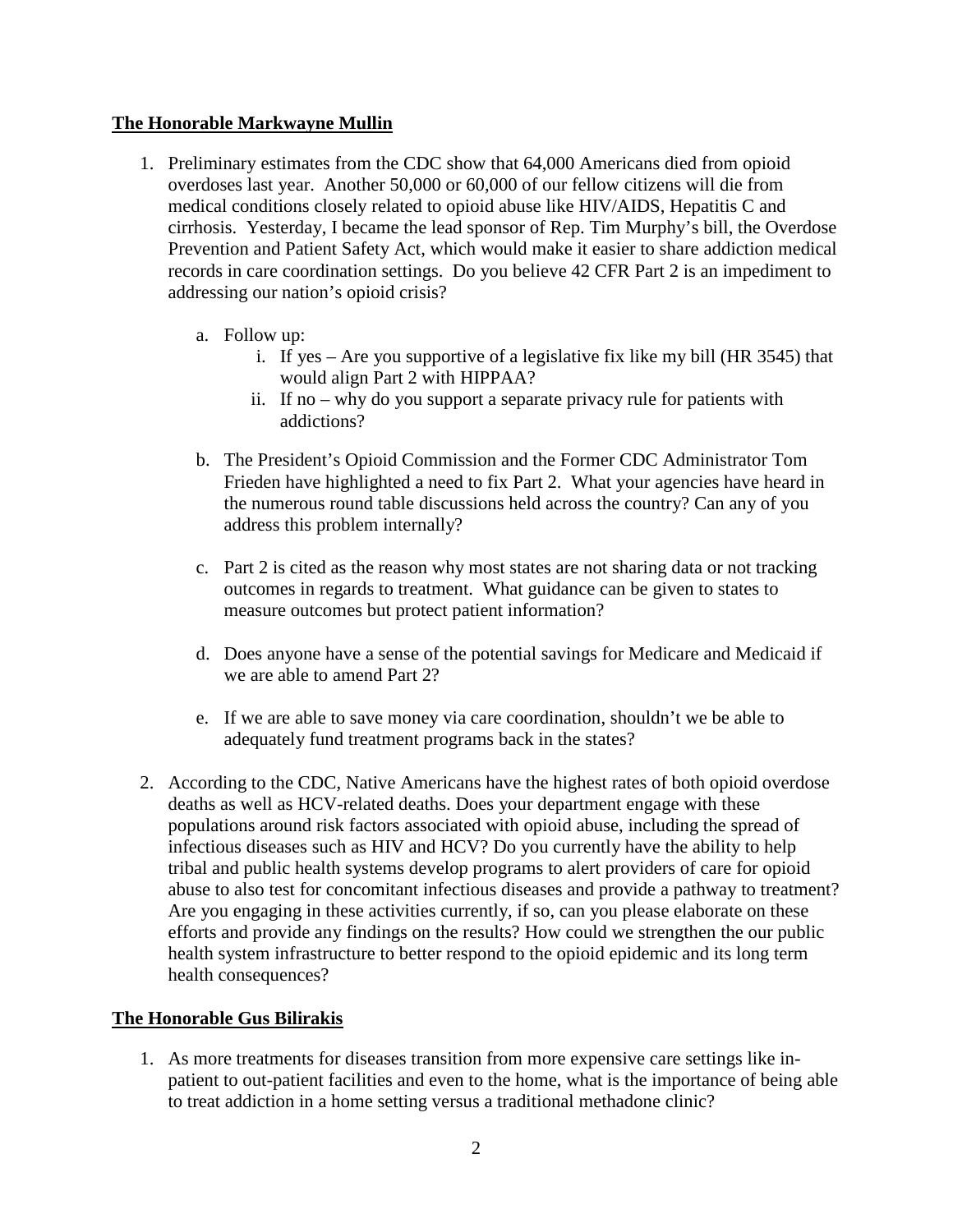2. Currently there isn't a clear standard for medication-assisted treatment (or MAT) prescribing, and we've heard reports of an increasing number of rogue actors offering MAT. In many cases these "pop up clinics" actively recruit vulnerable client populations and provide substandard services with minimal oversight. While we support consumer choice and market competition, we also want to balance this with consumer safeguards to ensure that this problem improves, not worsens, and that bad actors are not rewarded via federal dollars. Additionally, questions have been raised as to whether states are requiring evidence-based practices be used in the STR grant program. What is SAMHSA doing to ensure rogue actors are not the recipient of federal dollars and evidence-based practices are being used so that funds expended go to providing the best possible treatment and recovery services?

#### **The Honorable Chris Collins**

- 1. Despite the staggering overdose reports from my district's coroners and the CDC, opioids are still primarily used for the treatment of pain. It is estimated that around 250 million Schedule II prescriptions are filled across the country each year. However, there are other effective options for pain management. For example, several academic peer-reviewed journals have found that states that have legalized the use of marijuana for medical purposes had significantly lower state-level opioid overdose mortality rates…and found that it was an effective form of pain management. Alternatively, anesthesia is utilized in various surgical and non-surgical procedures to improve perioperative *[preoperative, intraoperative, and postoperative]* pain control while minimizing systemic opioid consumption.
	- a. Under the Opioid State Targeted Response (STR) grants, are states using funds to educate physicians and providers on utilizing non-opiate treatment for pain?
- 2. CARA established the Pain Management Best Practices Inter-Agency Task Force to provide advice and recommendations for development of best practices for pain management and prescribing pain medication. The Task Force is also expected to develop a strategy for disseminating such best practices to relevant federal agencies [the Department of Veterans Affairs, Department of Defense, and Department of Health and Human Services] and the general public.
	- a. What is the current status of the nominations process? As this is an advisory committee, to what degree do you expect providers to adopt these practices? Please explain.
- 3. Under CARA's Opioid State Targeted Response grants, states would distribute funds using a strategic planning process and upon which states were required to submit a needs and capacity assessment to SAMHSA. The use would go to nine allowable activities.
	- a. Is this information and distribution of funds collected in a database? If so, can you please describe how you can utilize this data in further identifying gaps in prevention, treatment, and recovery?
- 4. Under Section 303 of the Comprehensive Addiction and Recovery Act, eligible physician assistants and nurse practitioners can receive a waiver to prescribe drugs for maintenance or detoxification treatment (i.e. buprenorphine) for 30 or less patients that the total number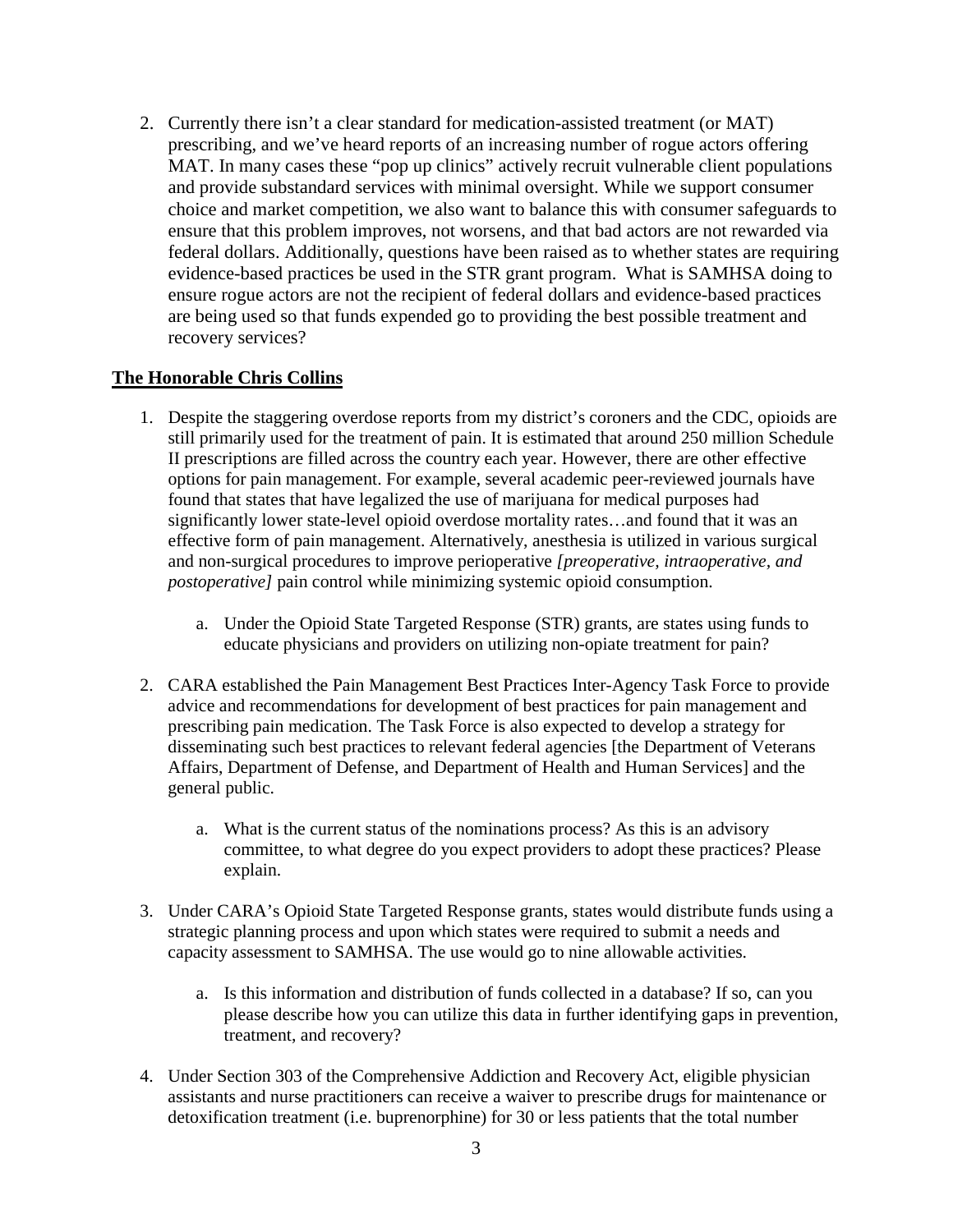applicable to the qualifying practitioner. The cap can be raised to 100 after the prescriber has been waivered for one year. As this program has gotten off the ground, we are starting to hear from some practitioners working in addiction clinics that may quickly reach the 30 patient limit, and clinics in areas that have a challenging time finding waivered practitioners may have to turn away patients who are seeking treatment for opioid addiction.

a. Is raising the cap beyond Section 303 something Congress or HHS should consider raising? Why or why not?

#### **The Honorable Tim Walberg**

- 1. Section 102 of CARA provides for a National Awareness Campaign to educate both parents and youth. We need to ensure that we are doing all we can to protect the next generation with robust prevention programming messages to serve as a counterweight to the proliferation of pro-drug messaging in the media today. However, the Awareness Campaign has yet to be funded – or even really acknowledged. An awareness campaign is desperately needed.
- 2. What is the status of implementing Section 102 of CARA?
- 3. What is SAMHA's plan for implementing the National Awareness Campaign?

#### **The Honorable David McKinley**

- 1. Police, fire fighters, and other emergency personnel are the first to arrive on an opioidsrelated scene. These professionals are there to protect us, but they are at risk of being exposed to potent opioids and their synthetic analogues, such as fentanyl and carfentanyl. What's being done to protect these first responders, what more can be done, and what do you need from Congress?
- 2. The 21st Century Cures Act passed last year provided nearly \$1 billion in funding designated predominantly to expand treatment for opioid use disorders through the State Targeted Response grant program. We appreciate HHS releasing the first round of \$485 million in funding this year, but were surprised that West Virginia was not awarded funding in the first round of \$144.1 million additional funding. Specifically, SAMHSA awarded \$9.8 million over three years for a new State Pilot Pregnant and Postpartum Women's (PPW) program. We received notice from the West Virginia Department of Health and Human Resources (DHHR) that they applied for this funding and were denied.
	- a. What determinants are taken into consideration when allocating certain dollar amounts?
	- b. Does a state with a higher level of deaths receive more funding or preference than a state with a lower level of deaths?
	- c. If so, then why was West Virginia's application declined?
	- d. What can they and similar entities in their situation do in the future to strengthen their application?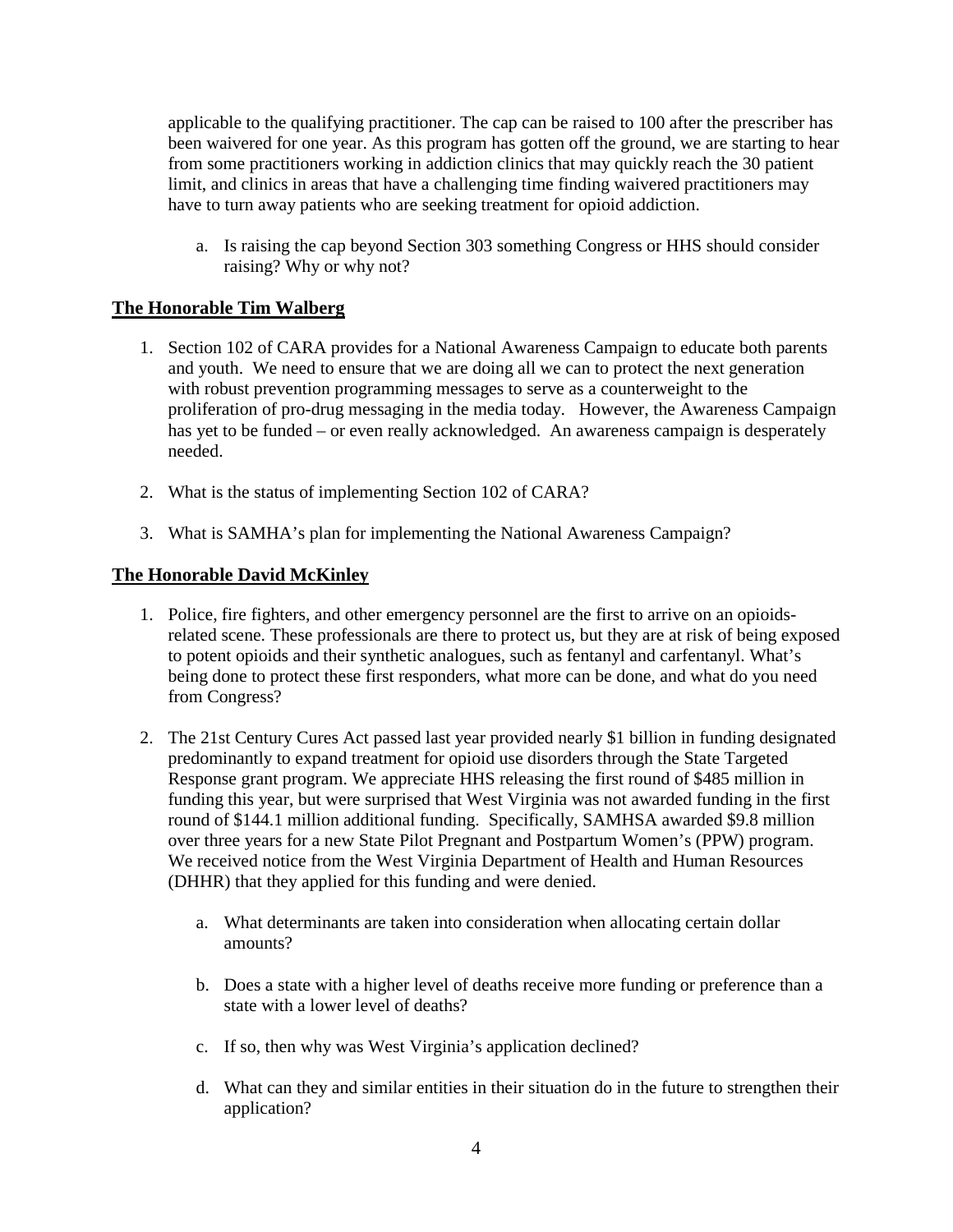- 3. In addition, I have heard that some states have not fully released STR funding which has created obstacles for rural communities to combat the opioid crisis directly. What barriers are preventing the use of this grant money and what is HHS doing to address these barriers? What can be done to expedite getting these dollars into the communities that need them most?
- 4. What is being done to address difficulties that individuals have accessing treatment for opioid use disorder, especially in rural and underserved communities? How should we address the lack of treatment providers with addiction treatment skills?

#### **The Honorable Pete Olson**

1. Of the grant funding provided for in CARA, how much funding has been allocated to state prescription drug monitoring programs (PDMPs)? Do you think states need additional federal grant funding to improve their PDMP or to fund clinical workflow integrations?

#### **The Honorable Bill Johnson**

1. Community-based organizations like Field of Hope are on the front lines of the opioid epidemic. CARA included numerous grant programs and funding sources to address addiction treatment, but it does not seem to have trickled down to the front-line providers. What is SAMHSA doing to ensure that grant funding aimed at substance abuse benefits onthe-ground providers, and are there ways we could improve in that area?

#### **The Honorable Susan Brooks**

- 1. I have heard you say that preventing drug use before it begins is the is the most cost-effective way to reduce drug use and its consequences. In your opinion, what are the characteristics of successful prevention intervention programs? Besides lack of resources, what are the barriers to implementing intervention programs?
- 2. Substance use disorder confidentiality regulations limit the use and disclosure of patients' addiction records from certain treatment programs. I've heard from health providers that separating a patient's addiction record from the rest of his or her medical record may hinder the delivery of receiving safe, effective, and coordinated treatment.
	- a. In the context of the opioid crisis, do you believe it is important that a patient's provider has access to his or her substance use disorder record?
	- b. Do you think a patient whose doctor doesn't know that he or she is in recovery from an opioid addiction is getting the best evidence-based care?
	- c. There is a lot of talk about mental health and addiction parity. Do you think it's parity for a substance use record to be treated differently from a mental health or HIV record? Can the same quality care be given when a provider does not know that their patient is being treated for an addiction?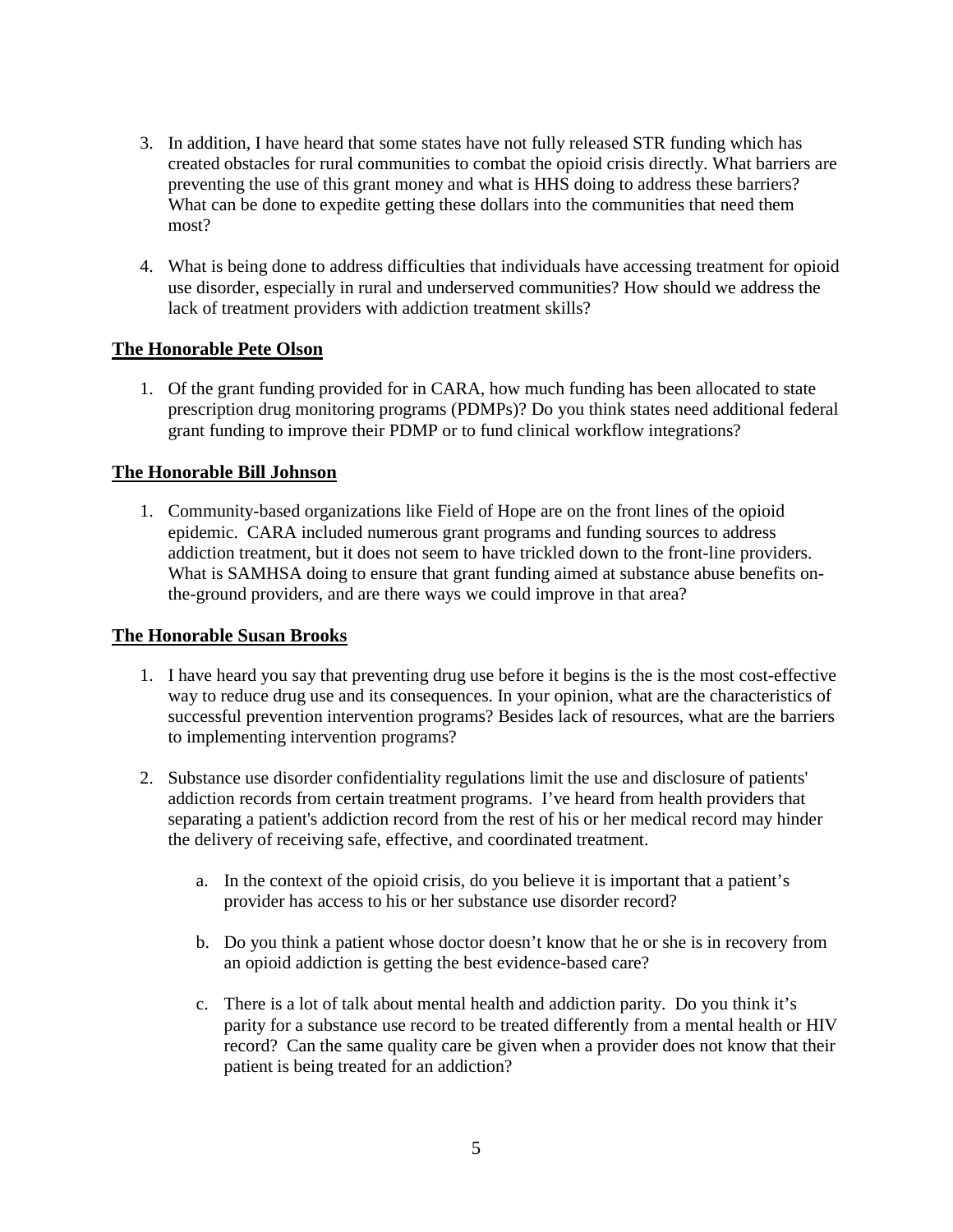#### **The Honorable Richard Hudson**

1. Many people coming out of the correctional system have had problems with opioids and represent some of those at highest risk for overdose and death. What is SAMHSA doing to address this?

#### **The Honorable Ben Ray Lujan**

1. While the funding provided by the 21st Century Cures Act was extremely welcome in my state, we still need to do more to expand treatment capacity. For many of my constituents it often feels like we are trying to hold back the ocean armed with a tablespoon. Listen to a few lines from a letter I received just a few days ago from a distraught father in my district:

"As a responsible parent, I must inform my daughter about the dangers of pills and opioids because, statistically speaking, she's more likely to die from an overdose than anything else. So how do I begin to explain how we got here? How do I explain that Congress, the President, and even the DEA are ignoring the issue, and things are getting worse? This isn't hyperbole: overdoses are killing far more Americans than gun homicides and opioids in particular are killing more people than cocaine, meth, or any other illegal narcotic. And I am now in the impossible position of having to explain all of this to my daughter."

So while the funding provided in Cures was a first step, we must do more. What the advocates and planners in our states and cities need is certainty. They can't hope to hire new staff or spend money on infrastructure if they don't think funding is going to last for more than 2 years. As a result, I've heard from my community that money has gone toward short-term and stopgap measures. Measures that do little to reassure parents in Santa Fe or in other parts of my state that Congress understands their concerns and that we are providing real help for a very real problem.

We all know that short-term solutions aren't enough to seriously address this epidemic. We need to seriously invest time and money into combatting this crisis in our communities, and we need to do so in a way that builds in stability and allows our communities to do long term planning.

a. Assistant Secretary McCance-Katz are you aware of which, if any, states have used the funding passed in 21st Century Cures to expand physical infrastructure or undertake strategic planning that goes beyond the 2 year funding window passed in 21st Century Cures?

I think we need to do more to build long-term capacity to address this epidemic. That is why I have introduced the Opioid and Heroin Abuse Crisis Investment Act to extend the 21st Century Cures funding for an additional five-years – a timeframe that allows for long-term planning and more than stopgap measures. I'd welcome my colleagues support on this effort and hope that we can work together in a bipartisan fashion to find creative ways to get more support to those in need.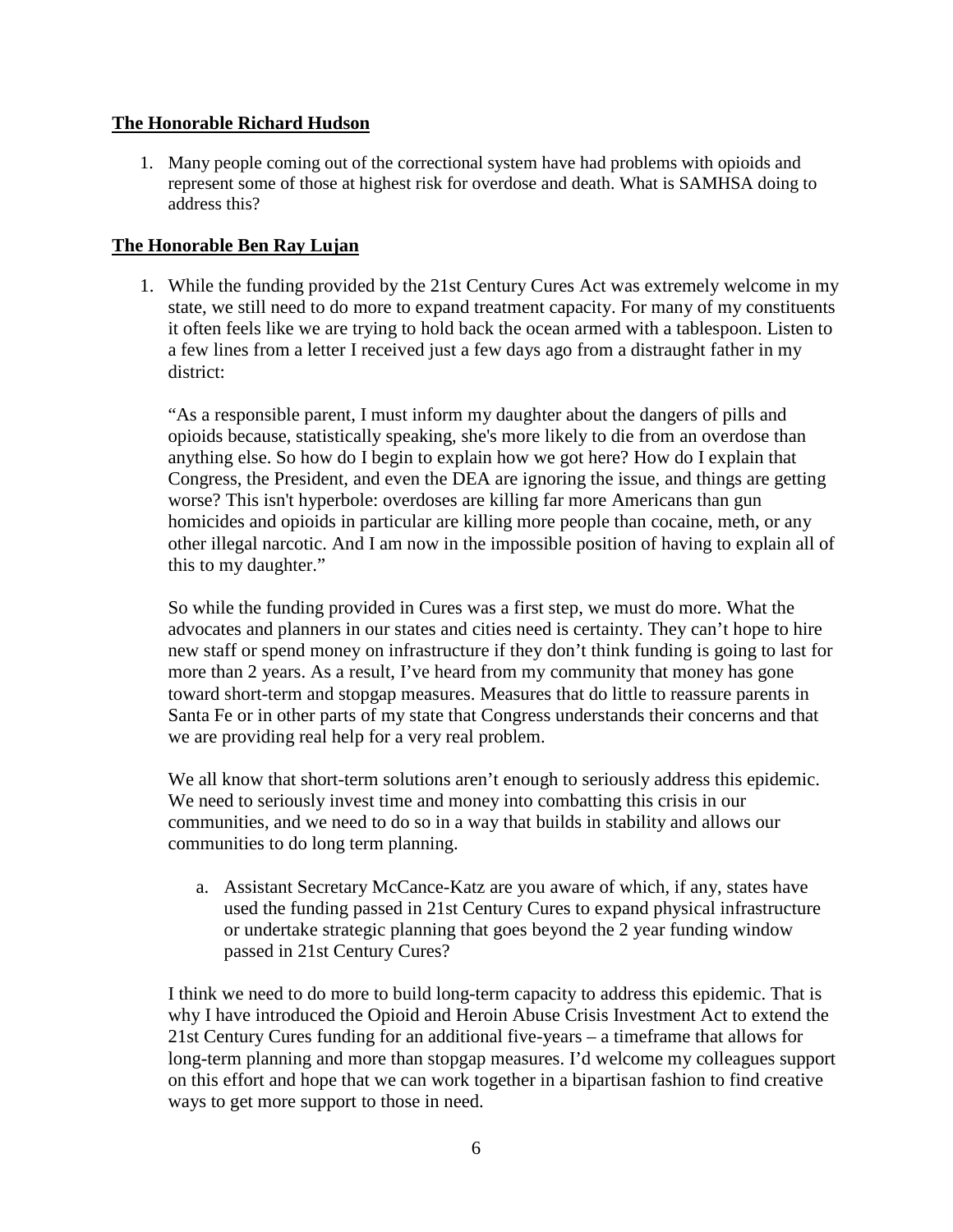2. The Comprehensive Addiction and Recovery Act (CARA) made critical strides in the fight against the opioid epidemic. This committee worked to help expand access to vital addiction treatment options including medication-assisted treatment (MAT). CARA allowed Nurse Practitioners (NPs) and Physician Assistants (PAs) to prescribe MAT in accordance with state law. I supported that effort and I think we can build on that work.

Congressman Tonko and I recently introduced legislation to do just that. Current law sunsets the authority for NPs and PAs – our bill makes it permanent. The legislation also recognized the integral role played by Advanced Practice Registered Nurses (APRNs) in health care teams all across the country, but especially in rural states like New Mexico where thousands of families depend on APRNs for so much of their routine health care. We especially need to make it easier for pregnant and postpartum women struggling with addiction to get help.

Allowing all APRNs, including Certified Nurse Midwives, to prescribe and refer to MAT will expand access for addicted New Mexicans and Americans across the country.

- a. What is SAMHSA doing to ensure medication-assisted treatment is easily accessible to all who need the help?
- b. How would expanding who can prescribe medication-assisted treatment impact access in rural areas like parts of New Mexico?
- 3. Assistant Secretary McCance-Katz: We appreciate all of the work your agency has been doing to provide block grants to our communities back home. I recently had the opportunity to visit with a recovery center in Española, New Mexico. During this visit I was surprised to learn that rural treatment centers are not always considered eligible for grant funding because of certain grantee requirements – even as rural regions in the US are getting hit harder!

I'd like to share a specific example from Hoy Recovery. Recently, a Center for Substance Abuse Treatment Targeted Capacity Expansion grant became available. The grant would have been ideal for this center except New Mexico was disqualified because the grant required a substantial increase in admissions to Medication Assisted Treatment.

New Mexico was not able to demonstrate increased use MAT because we didn't have the workforce capacity and needed assistance to expand – the exact thing the grant would have provided.

Another example: There was a recent Office of Minority Health grant that Hoy also applied for. However, the evaluation requirements called for a greater number of patients served than they, as a small, rural community, could produce.

While I understand the importance of targeting funding to the largest number of people possible, many of the communities that need help the most are much smaller than 100,000 people.

a. How does SAMHSA justify requiring proof of capacity expansion for grants intended to help organizations expand capacity?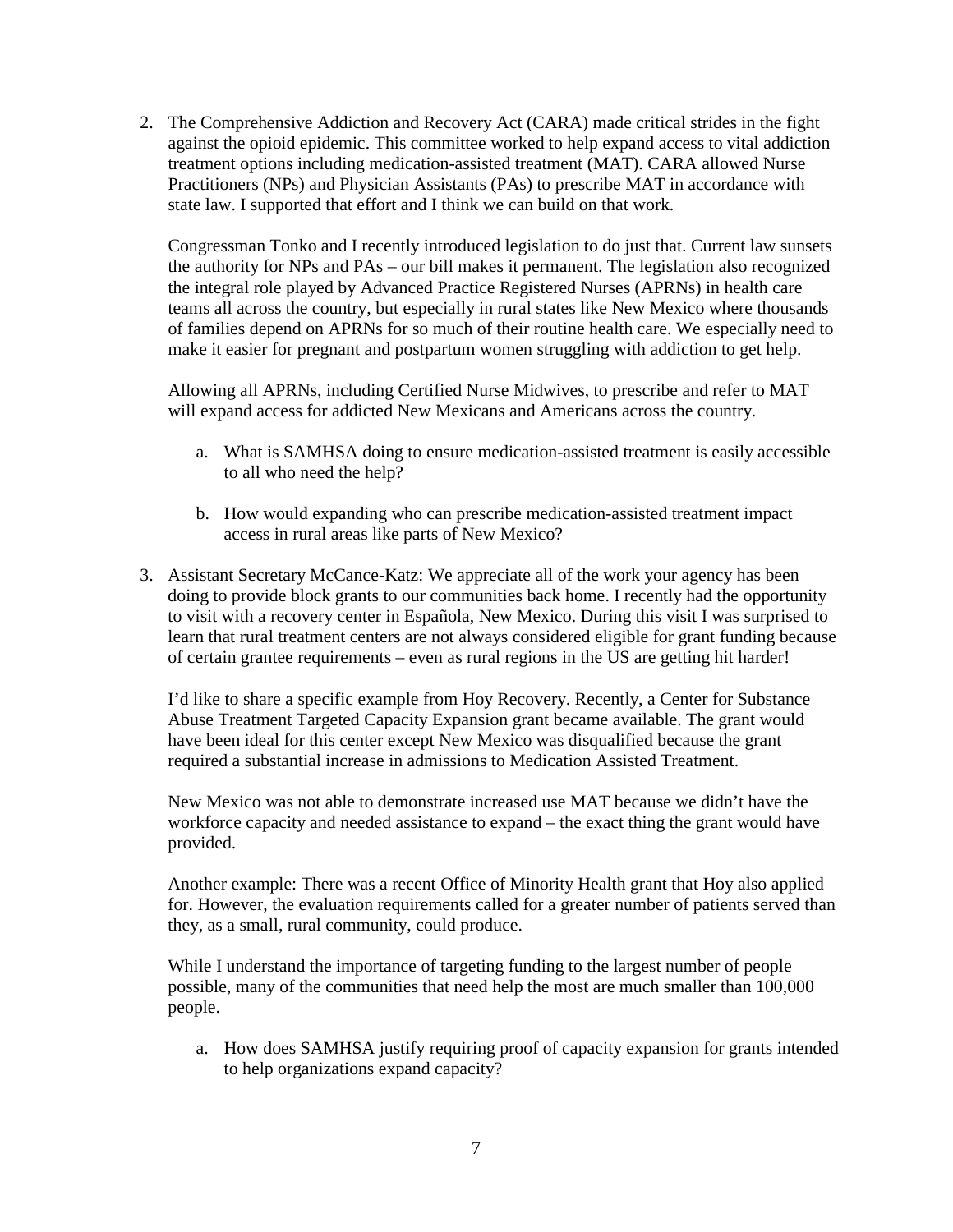- b. What can we tell our constituents who live in small, rural communities that are ineligible for more funding simply because they are small?
- c. Has SAMHSA produced any materials that explore barriers and restrictions for funding of rural communities?
- 4. In 2015, 33,000 Americans died from opioids. According to the CDC, almost half of those deaths were from prescription opioids. The New York Times reports that in 2016, overdoses from all drugs was the leading cause of death of people under the age of 50. Drug overdoses now kill more Americans each year than at the height of the HIV epidemic and the worst year for auto accident deaths. The Times and drug use experts attribute the sharp rise in all drug overdose deaths to the rise of opioids. What we need to fight this epidemic is continued and reliable long-term investments in prevention, treatment, recovery, and monitoring.

The President's budget proposal for fiscal year 2018, coupled with other administration initiatives, takes several steps back in the fight against opioid addiction, including a cut in funds for SAMHSA. Overall, the President's proposed budget cuts HHS by 16.2 percent, the CDC by 17 percent and NIH by 19 percent. It cuts funding for addiction research, treatment and prevention. Even the White House Office on National Drug Control Policy would take a 95 percent hit.

- a. Assistant Secretary McCance-Katz, do you have all of the tools you need to stop the opioid epidemic?
- b. Given the 10 percent cuts to SAMHSA in the President's budget proposal, what programs relating to the opioid epidemic will be cut? Which programs would have been expanded that will now not be?

#### **The Honorable Paul Tonko**

- 1. With the passage of CARA, PAs and NPs can receive a waiver to prescribe buprenorphine after completing 24 hours of education. This 24 hour requirement is viewed by many healthcare providers as a barrier to care, given that many qualified PAs or NPs will have difficulty completing this requirement, and especially given the fact that physicians are only required to complete eight hours. Do you have any data that justifies the differences in requirement for this waiver, and are changes to this requirement something that you think the Department should consider?
- 2. In order to receive a waiver to prescribe buprenorphine, PAs and NPs are currently required to have their supervising or collaborating physician be "waiver eligible." This requirement has the potential to restrict access to treatment for those suffering from opioid addiction. The Secretary HHS has the ability to allow PAs and NPs that work in collaboration with a physician to obtain waivers, even if that collaborating physician is not a waiver-qualified provider. Are changes to this requirement something that you think the Department should consider?
- 3. Can you briefly discuss your experience with expanding MAT in jails and prisons in Rhode Island, and how SAMHSA and this Administration could help support and expand these innovative approaches?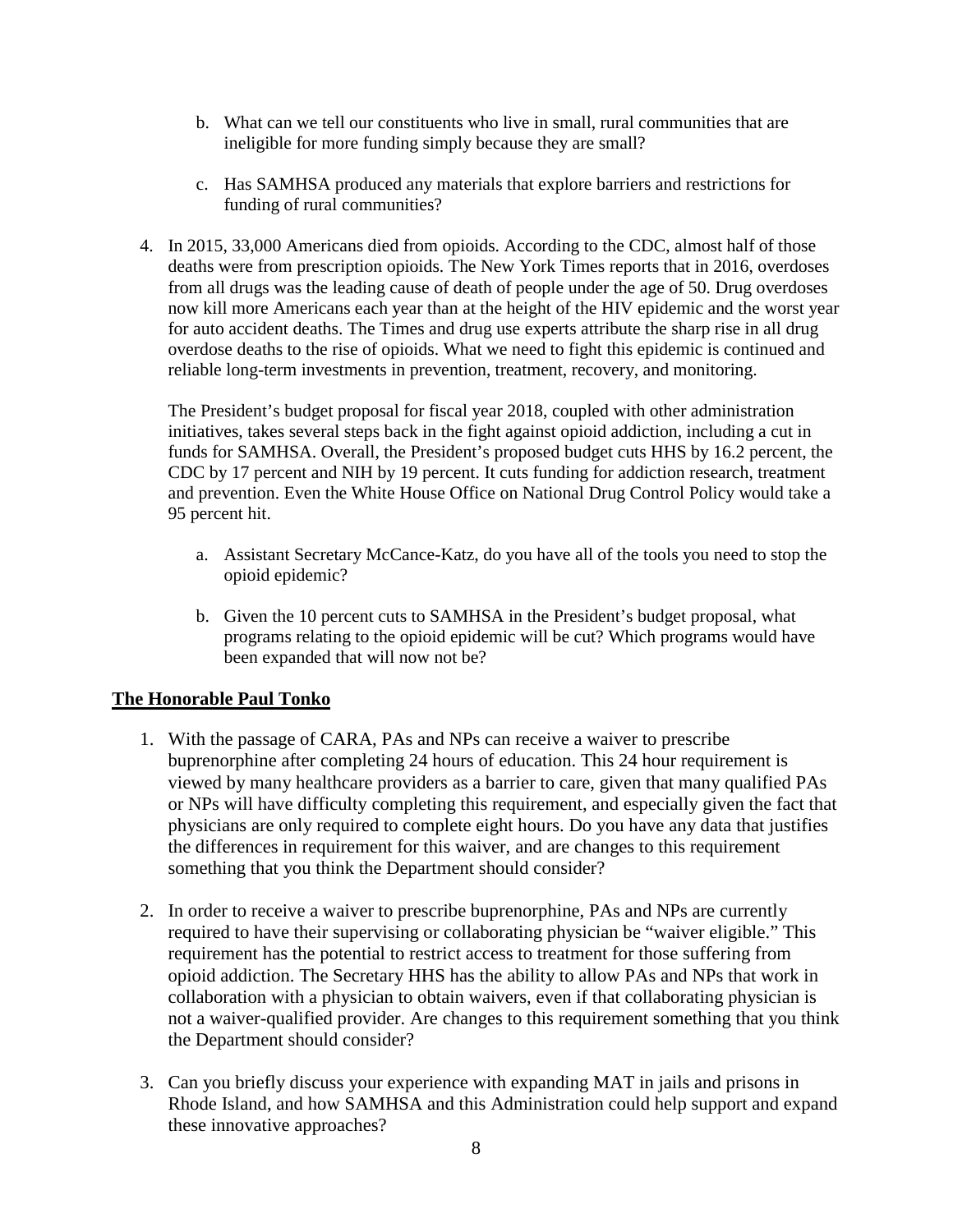#### **The Honorable Frank Pallone, Jr.**

1. With 90 percent of addictions beginning in the teenage years, we know there is a critical need for effective drug prevention programming, especially during this current opioid crisis. In the past decade, our national prevention infrastructure has been decimated (including the elimination of funding for the National Youth Anti-Drug Media Campaign) and our ability to educate young people and prevent more teens from becoming addicted is hobbled. We need prevention messages to serve as a counterweight to the proliferation of pro-drug messaging in the media today.

In order to convey the risk of opioid and other drug abuse and reverse the stark addiction and overdose trends that are creating heartbreak in families across the country, investment in prevention messaging is crucial. Regarding Section 102 in CARA- the National Awareness Campaigns provision, can you please tell us what the status of implementation and investment is? What do the various agencies plan to do to move forward with this provision and how can we help?

2. Press coverage of the response to the epidemic often focuses on expanding access to treatment and increasing the availability of naloxone. However, those are two elements that must fit into a larger, more comprehensive response.

Dr. McCance-Katz – Could you briefly discuss the importance of deploying a comprehensive response to this epidemic spanning the entire spectrum from primary prevention to recovery?

- 3. Dr. Volkow and Dr. McCance-Katz I would like to ask you a few questions related to treatment approaches for opioid use disorder. I have been particularly struck by stories of individuals with opioid use disorder and families who have been targeted and referred to low quality and non-evidence-based treatment services. As I'm sure you're aware, in many cases, this has led to tragic consequences upon leaving such programs.
	- a. Dr. Volkow and Dr. McCance-Katz I understand that the evidence is clear that medication-assisted treatment is the gold standard of opioid use disorder treatment. What are some of the barriers of widespread uptake for this treatment approach?
	- b. What is the difference between this and other chronic conditions as far as uptake of evidence-based medical care? And could you dispel some of the stigma that exists about the use of medications to treat this chronic condition that doesn't exist for the use of medications to treat like diabetes or heart disease?
	- c. What are you doing to increase awareness among the general public and the medical community about these evidence-based approaches to opioid use disorder?
- 4. According to SAMHSA's annual survey on drug use and health, in 2016, there were approximately 21 million Americans aged 12 years or older that need substance abuse